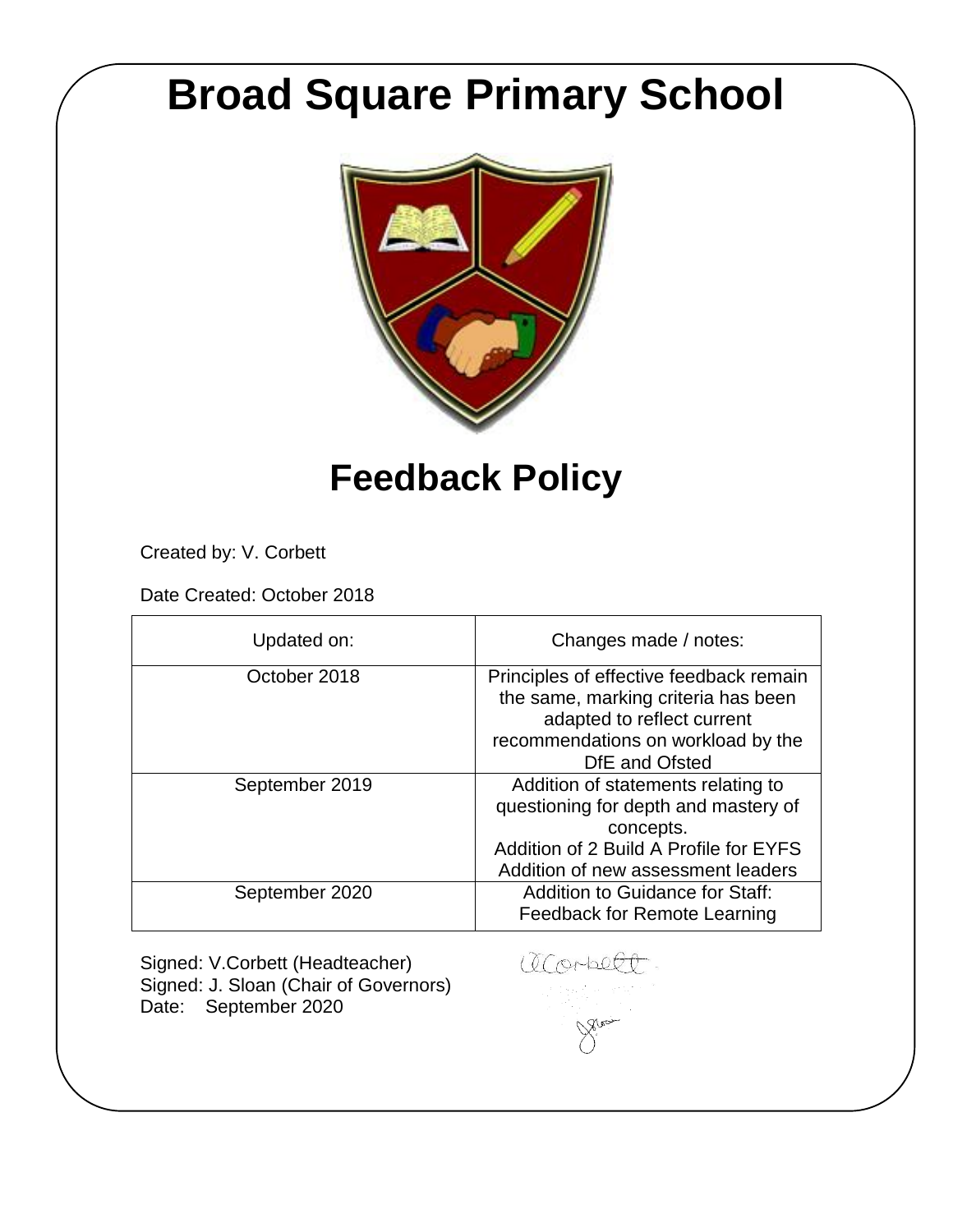# **BROAD SQUARE PRIMARY SCHOOL**

## **Feedback Policy**

At Broad Square Primary School we believe that high quality, consistent and timely feedback enhances children's learning by engaging the children as active participants in their learning and by providing personalised help and guidance. Reviewing pupils' learning provides teachers with the opportunity to gauge understanding and identify misconceptions in order to inform future planning. It provides a basis for summative and formative assessment to inform individual tracking of progress.

We are committed to the use of effective feedback to support all children to achieve their year group expectations regardless of gender, race, age, ethnicity, attainment, disability, sexual orientation or background. We believe that everyone in the school is of equal value and should have equal opportunities.

We review children's work and offer feedback in order to:

- Advance pupils' progress and outcomes;
- Allow pupils to fully understand concepts; deepening their knowledge and enhancing their skills;
- Provide feedback to children about their learning so they know what they have done well and what they need to do to further improve;
- Establish how we need to plan for children's future development;
- Ask questions to help children to reason, hypothesise and evaluate their work;
- Show that we value their work and encourage them to do the same;
- Boost self-esteem and aspirations through use of praise and encouragement;
- Give a clear general picture of how far they have come in their learning and what the next steps are;
- Promote self and peer assessment, to enable them to take more responsibility for their own learning and
- Share positive examples of work which highlight expectations.

Principles of feedback:

- The best feedback is constructive dialogue that takes place between teacher/teaching assistant and pupil whilst the task is being completed.
- Children should be given time to make improvements to their work at an appropriate point in the lesson; they should do this using a green pen.
- The feedback should always be against the lesson's learning objective. This might be verbal or written and progress should be seen over time as a result of this feedback.
- Feedback will be given on an individual level, at a class level and at group level as appropriate. Books will always be reviewed at the end of each lesson and grouped according to the evidence of children's attainment. This will then form the basis of the planning for the next session.
- Comments should be positive and appropriate to the age and current attainment of the child.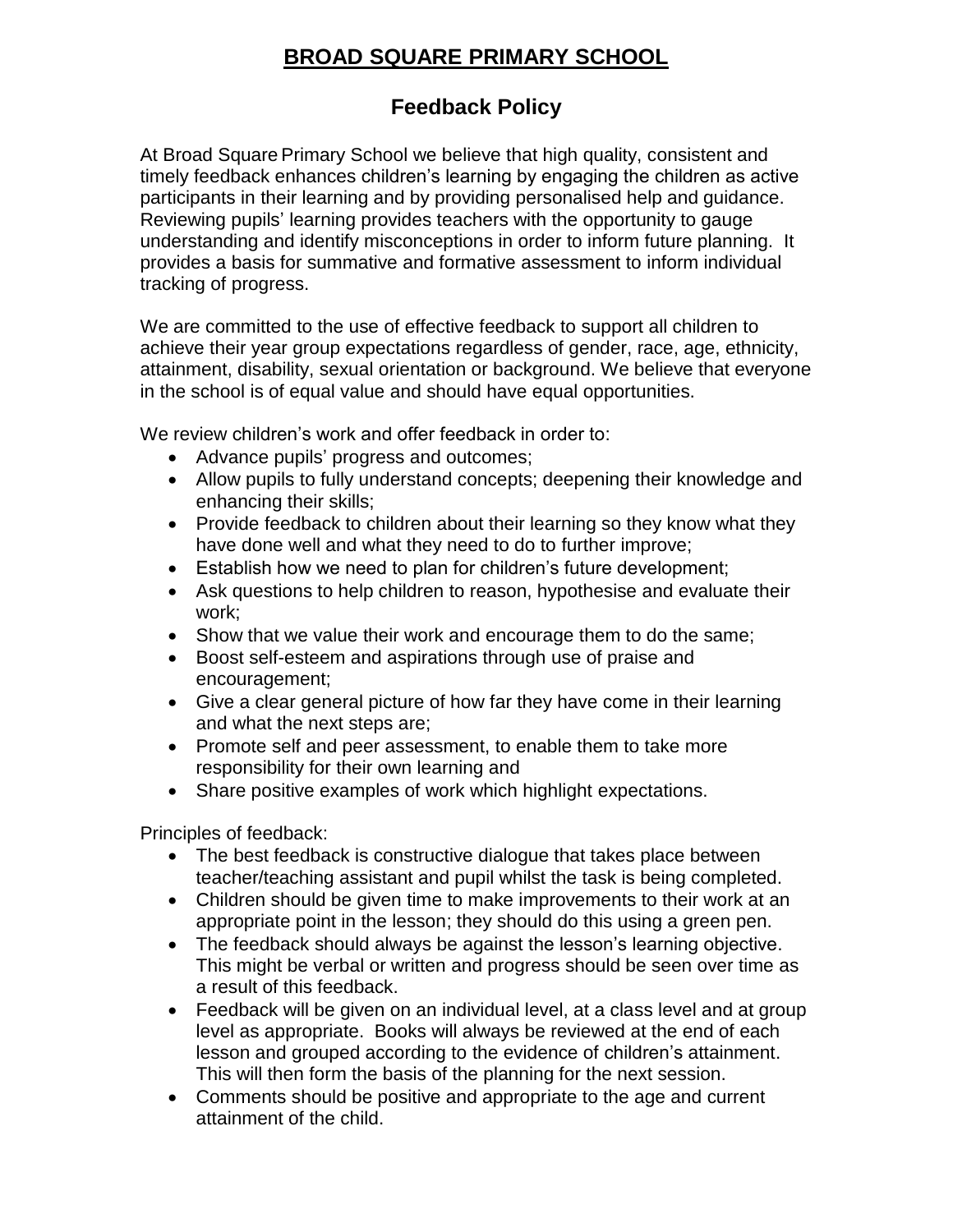Children should be given opportunities to self and peer assess. This will need to be modelled to them and developed over time. Children should be encouraged to reflect on and learn from their mistakes and edit as necessary. Mistakes should not be rubbed out as these show a development of the learning and understanding process.

#### **Guidance to staff**

#### **Live Marking/Assessment and feedback during the lesson**

- Success criteria can be used to help pupils to access and improve their own or others' learning. This should be clear and succinct, shared or developed with the children and modelled so that the children understand your clear expectations.
- Whole class 'marking' using children's misconceptions from the previous day and feeding those into teaching points with the support of a visualiser or showing excellent examples of children's work with the visualiser to give children a model to aspire to.
- The teacher/teaching assistant reviews children's learning during the lesson to address misconceptions or to challenge individuals or groups. Lesson design is chosen specifically by the professionals but should strike a balance between 'shallow' live marking and more 'in depth' live marking. Questions to deepen understanding should be planned and posed to the children in order to allow them to master a concept.
- Small group conferencing involves a teacher or teaching assistant working with a group of children to deliver more detailed feedback as a result of their work in the previous lesson. **This should happen for each child at least once a week in each core subject area.**
- Teachers should use non verbal symbols (see chart) where appropriate within a lesson or if distance marking is employed, to draw children's attention to misconceptions or omissions to individual's work.
- Children will **self-assess** against the learning objective using the traffic light system – Red – didn't achieve, Orange – partially achieved, Green – achieved. When able, children should add a brief comment to explain their choice. This comment should be increasingly insightful from children as they progress throughout the school in order to give teachers an insight into what they found difficult, what helped them to develop their understanding (e.g. adult help or resources from the help desk) and what they feel that they are now able to do as a result.
- All children are encouraged to present their work to the highest standards. Progression in presentation is expected throughout the year.

#### **Distance Marking/Feedback after the lesson**

- **All books** should be checked and analysed after the lesson and sorted into piles depending on how the children have achieved. The most beneficial use of time after this is designing the next lesson with progression in mind.
- Feedback delivered closest to the point of action is often more effective than feedback provided at a later date, however at times, distance marking will be required e.g. when marking an extended piece of writing.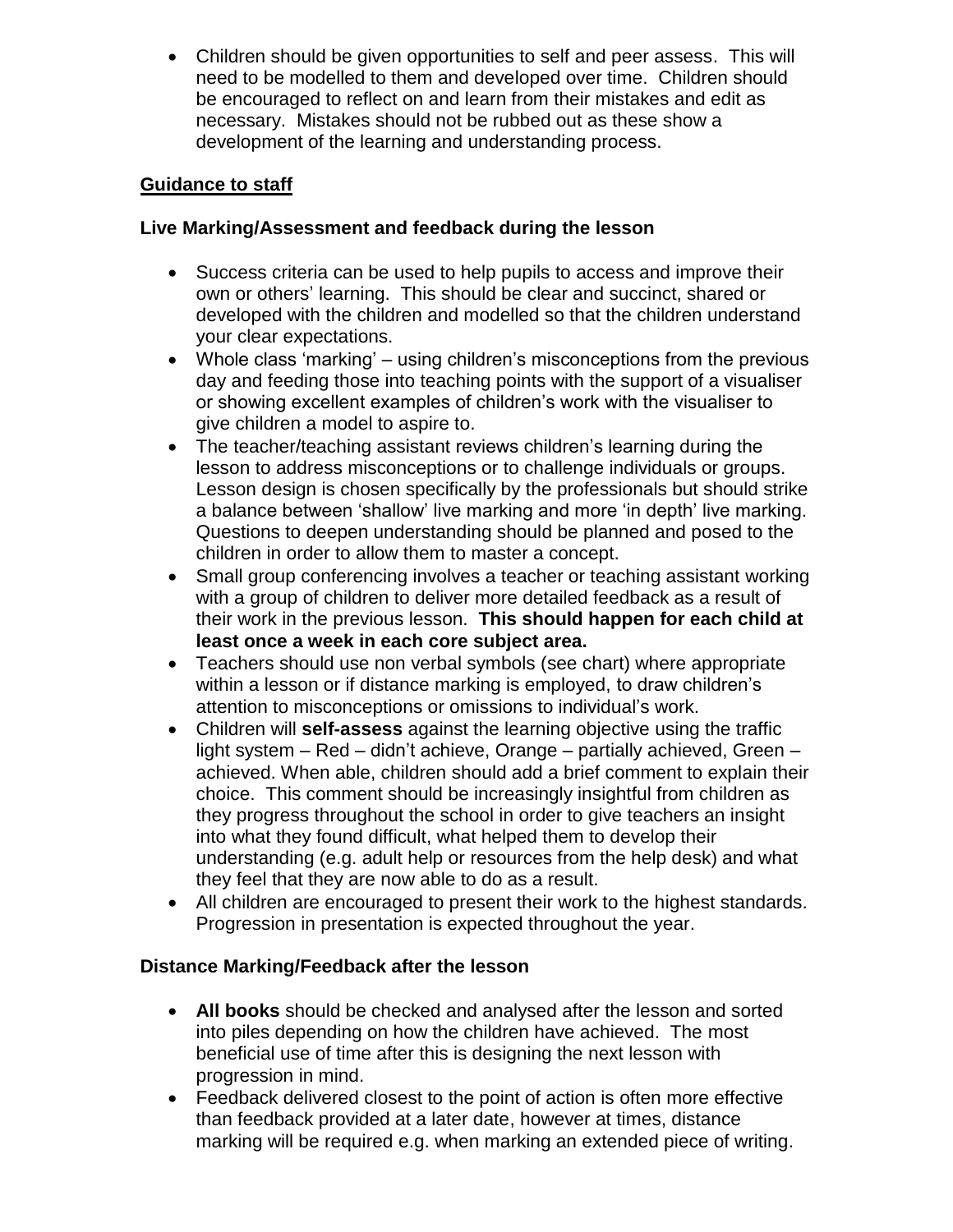- The teacher will mark against the learning objective but will focus on strategies to help the child move on, rather than writing a comment for comments' sake. Any marking or feedback should support pupils to address the misconceptions or errors or move onto the next step.
- Teachers could comment on the basic skills when using distance marking if this has not already been done verbally at the point of working with a child e.g. spellings/grammatical errors - no more than 5 spellings will be identified for correction. (age appropriate).
- Written comments should be legible, correctly spelt and modelling the school's handwriting policy.
- When teachers/teaching assistants provide written feedback, they should aim to be as specific and directional as possible so that pupils have a clear understanding of what they have done well and what they could improve upon further before moving on to the next piece of work.
- Teachers must be aware of children's individual and group targets and share these with pupils.

#### **Self and Peer Evaluation**

- Peer and self-marking allows pupils to reflect on what they need to do next.
- Peer assessment does not necessarily mean that another child will write in their books. This feedback could be on a post-it or verbal. During selfevaluation, pupils should comment on how the help they received from their friend advanced their learning.
- Where pupils may struggle to write a meaningful self or peer evaluation comment, give them the choice of three options related to the success criteria e.g. 'Next time I will….'
- Red traffic lights should be used sparingly because these should be picked up during the lesson.
- Where a child has a green traffic light in their book, there should be evidence that they have had an opportunity to challenge themselves further through carefully designed activities or tasks.
- Children should be able to edit/correct their work at a point in the lesson that is appropriate to the lesson design. This should be done in green pen. Pencil should not be rubbed out.

#### **Feedback in the Foundation Stage**

All children in the Foundation Stage have work books/learning journals. Within them practitioners make observations on the child. These observations record key moments of learning that take place and provide next steps for the child if appropriate.

Each child also has termly 'next steps in learning' that have been produced based on individual developmental needs. All 'next steps' are verbally shared with the child and put into appropriate child language to ensure they can work towards these goals. These are also shared with parents/carers and sent home.

Practitioners assess the work against the learning intention by using the traffic light system and this should be shared with the pupil.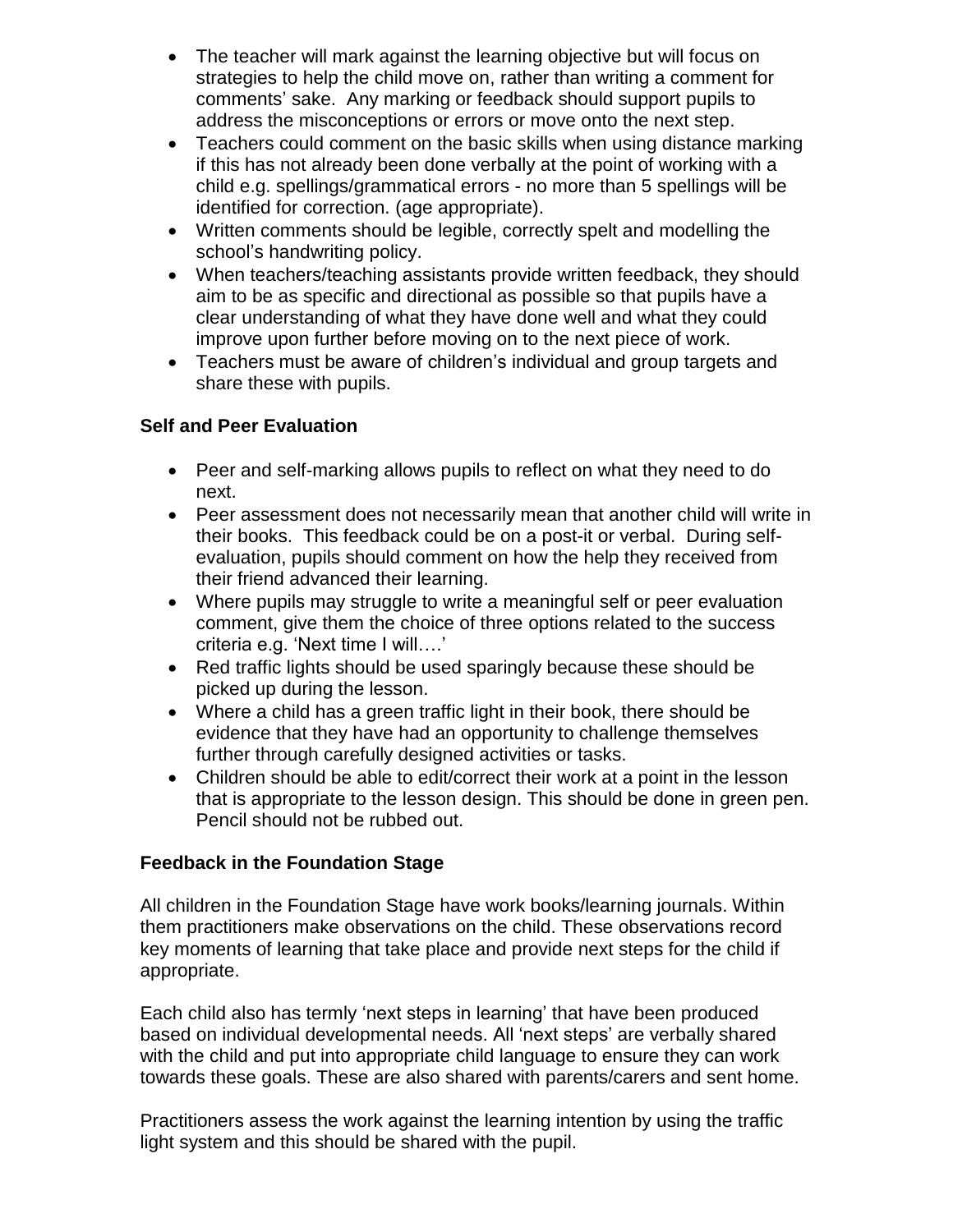Feedback will take place during the lesson with the practitioner making a written comment in the book or through the 'Evidence Me' assessment system to indicate achievement. The next steps and/or a note to record what a child has said or done in relation to the piece of work will be written and when verbal feedback is given, a symbol must be used to indicate this.

Next steps should be identified and modelled for the children e.g. incorrect letter/number formation. The child should then be given time to consolidate immediately or given a practical task to complete in order to address the area for development.

There will be regular feedback to parents via the EYFS staff and termly samples of observations will be shared with parents through the facility on Evidence Me.

#### **Feedback for Remote Learning**

#### *Home Learning: Whole-Bubble*

When teaching remotely, it is important to consider the way we would give feedback to pupils if we were in a classroom and adapt these for Home Learning.

As outlined above, we would usually use:

- 1-to-1 feedback at a pupil's desk
- Whole class verbal feedback
- Individual written feedback for extended pieces of writing

During periods of Home Learning, pupils and parents will be encouraged to share images of their completed work with teachers, who will respond with brief emails to celebrate pupils' achievements. As a quick, easy and positive approach this will be akin to a teacher praising a pupil's work as they live mark.

To ensure we are continuing a personal and developmental conversation with pupils, teachers and teaching assistants are able to give individualised feedback using 'Microsoft Teams', as well as using whole-class feedback to inform planning.

To streamline practice across the school, we have sequenced how feedback will be delivered across each week of whole-bubble Home Learning:

- Starting the week with verbal whole-class feedback, via initial Teams video meeting, ensuring all children are aware of whole class targets
- Sprinkling individual feedback throughout the week using Microsoft Teams, this may be in the form of grades which can be set by a teacher prior to allocating a task, or a personal comment
- Wrapping up the week by sharing (with permission) examples of children's successes to celebrate individual work, effort and progress

Having the opportunity for children to see exemplar work, highlighting progress or achievement, helps children maintain a sense of community and builds the sense of continuity between home and school learning.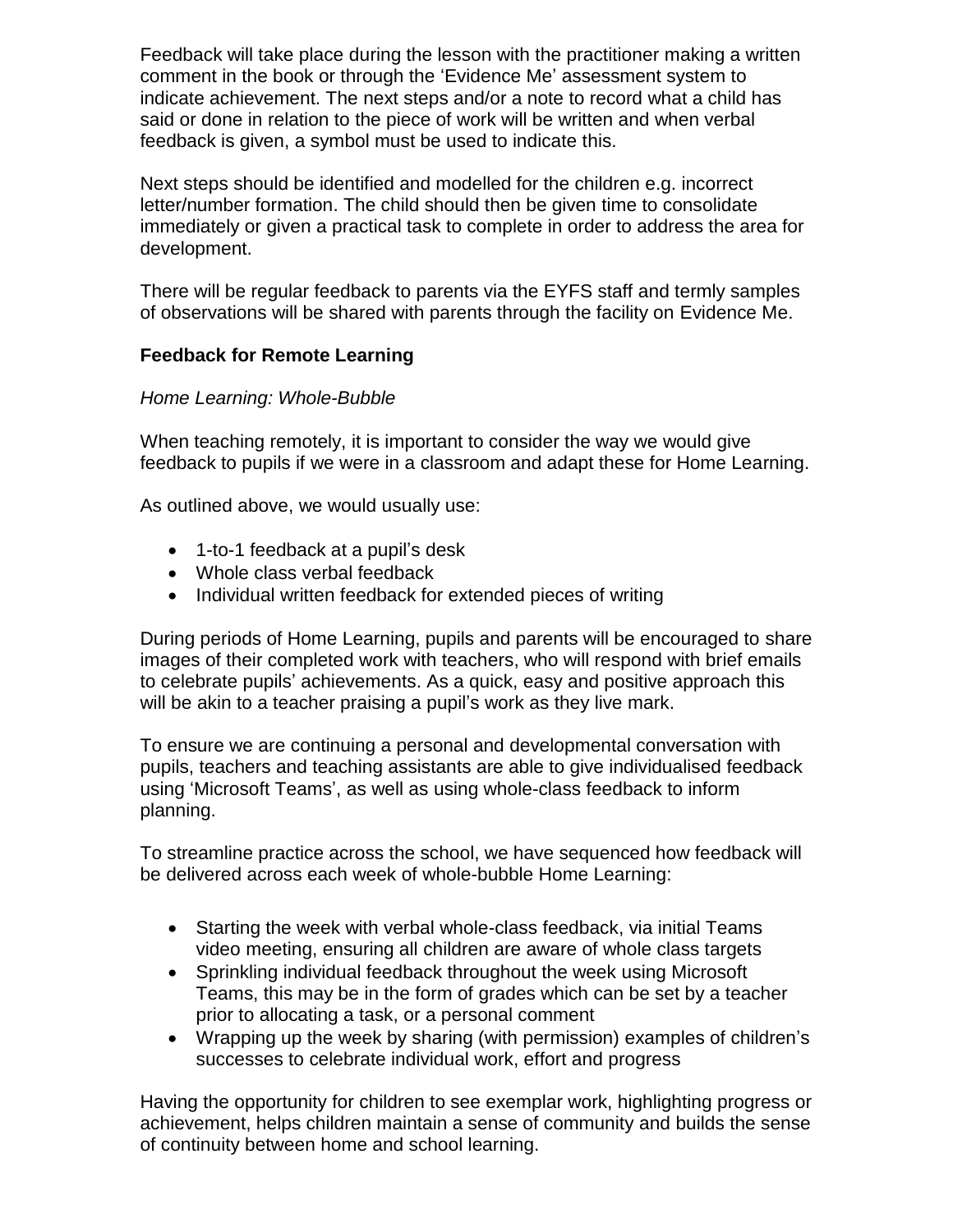Teachers will offer feedback for work within the week it was set. Where children's work requires additional teacher input, feedback will include an age-appropriate explanation using modelled examples.

#### *Home Learning: Individual Child*

In the event of an individual child having to self-isolate, feedback on work completed will be given by the designated member of staff in a timely manner, where possible within the week it was set.

Comments will be positive and linked to the intended learning outcomes, with suggestions for age-appropriate improvements where relevant, this will ensure an effective continuation of learning and enable the child to progress.

#### **Special Educational Needs**

The SENDCO will liaise with all concerned to ensure information on individual children with special educational needs supports their teaching and learning. These children will have 'outcomes' identified which are shared with parents and outside agencies as needed.

#### **Monitoring and Evaluation**

The Senior Team and assessment leaders (Michelle Bird and Megan Price) will ensure the policy is implemented consistently across the school through:

- Discussion with teachers and pupils
- Lesson observations/learning walks
- Work scrutiny focusing on progression over time as a result of the feedback
- Pupil Progress Meetings

This document can be delivered in different formats upon request.

### **Marking Key**

**During the lesson –** to identify misconceptions or omissions and develop selfassessment

Symbols are put in the margin on the line that the mistake/omission occurs, for example:

|           | Full stop is missing. This could be altered to indicate other<br>missing punctuation e.g. ?, "! etc |
|-----------|-----------------------------------------------------------------------------------------------------|
| <b>SP</b> | There is a spelling mistake                                                                         |
| AВ        | Capital letter is missing                                                                           |